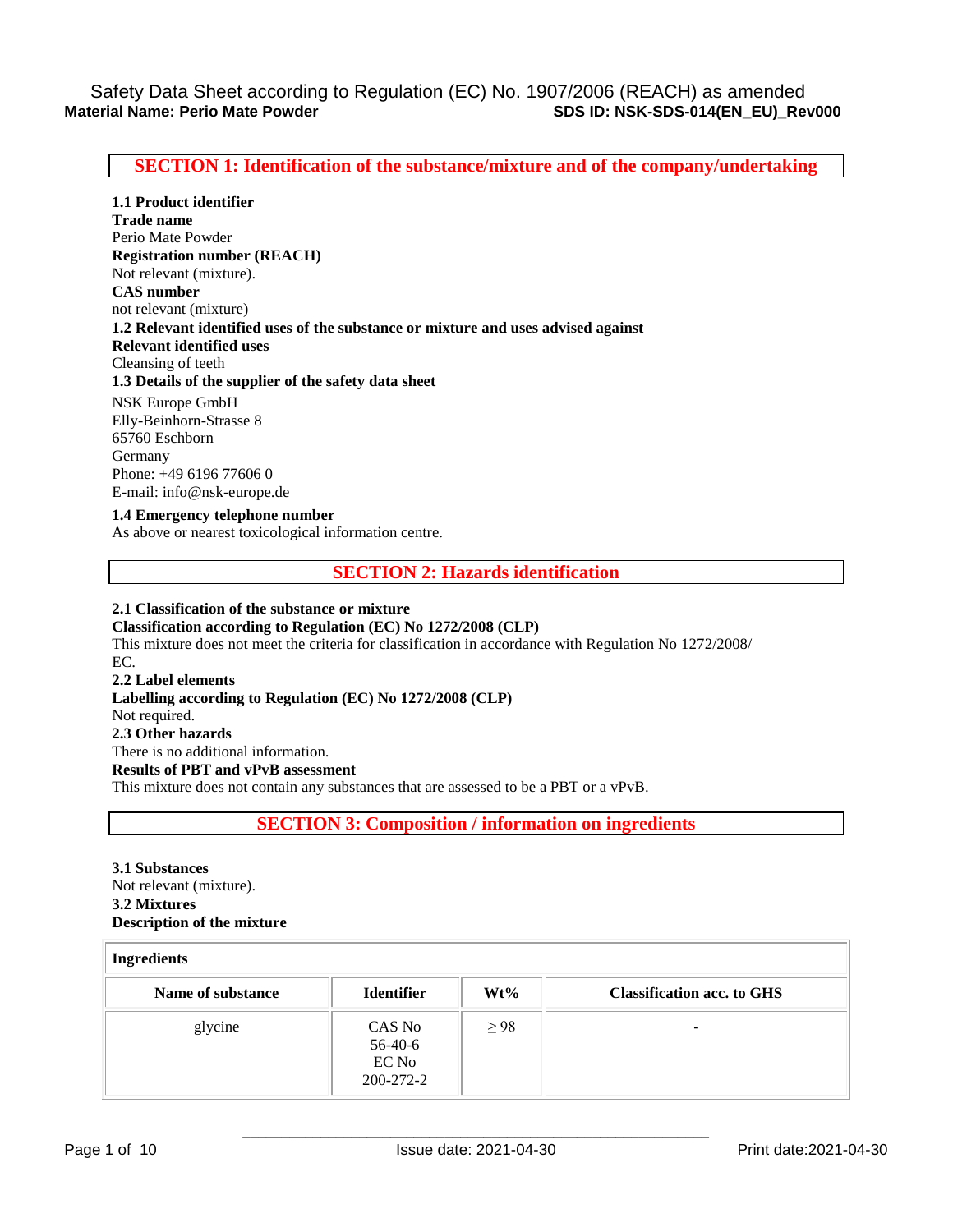# Safety Data Sheet according to Regulation (EC) No. 1907/2006 (REACH) as amended<br>Material Name: Perio Mate Powder<br>Regulation (EC) No. 1907/2006 (REACH) as amended **Material Name: Perio Mate Powder SDS ID: NSK-SDS-014(EN\_EU)\_Rev000**

## **SECTION 4: First aid measures**

### **4.1 Description of first aid measures**

**General notes** In all cases of doubt, or when symptoms persist, seek medical advice. **Following inhalation** Provide fresh air. **Following skin contact** Rinse skin with water/shower. **Following eye contact** Rinse cautiously with water for several minutes. Remove contact lenses, if present and easy to do. Continue rinsing. **Following ingestion** Rinse mouth. Do not induce vomiting. Get medical advice/attention if you feel unwell. **Notes for the doctor** None. **4.2 Most important symptoms and effects, both acute and delayed** These information are not available. **4.3 Indication of any immediate medical attention and special treatment needed**

### **SECTION 5: Firefighting measures**

#### **5.1 Extinguishing media**

None.

**Suitable extinguishing media** water, foam, alcohol resistant foam, fire extinguishing powder **Unsuitable extinguishing media** water jet **5.2 Special hazards arising from the substance or mixture** Hazardous decomposition products: Section 10. Deposited combustible dust has considerable explosion potential. **Hazardous combustion products** nitrogen oxides (NOx), carbon monoxide (CO), carbon dioxide (CO2) **5.3 Advice for firefighters** In case of fire and/or explosion do not breathe fumes. Co-ordinate firefighting measures to the fire surroundings. Do not allow firefighting water to enter drains or water courses. Collect contaminated firefighting water separately. Fight fire with normal precautions from a reasonable distance. **Special protective equipment for firefighters** wear self-contained breathing apparatus

**SECTION 6: Accidental release measures** 

## **6.1 Personal precautions, protective equipment and emergency procedures**

### **For non-emergency personnel**

Ventilate affected area.

Avoid contact with skin and eyes.

Wearing of suitable protective equipment (including personal protective equipment referred to under Section 8 of the safety data sheet) to prevent any contamination of skin, eyes and personal clothing.

#### **For emergency responders**

Wear breathing apparatus if exposed to vapours/dust/spray/gases.

**6.2 Environmental precautions**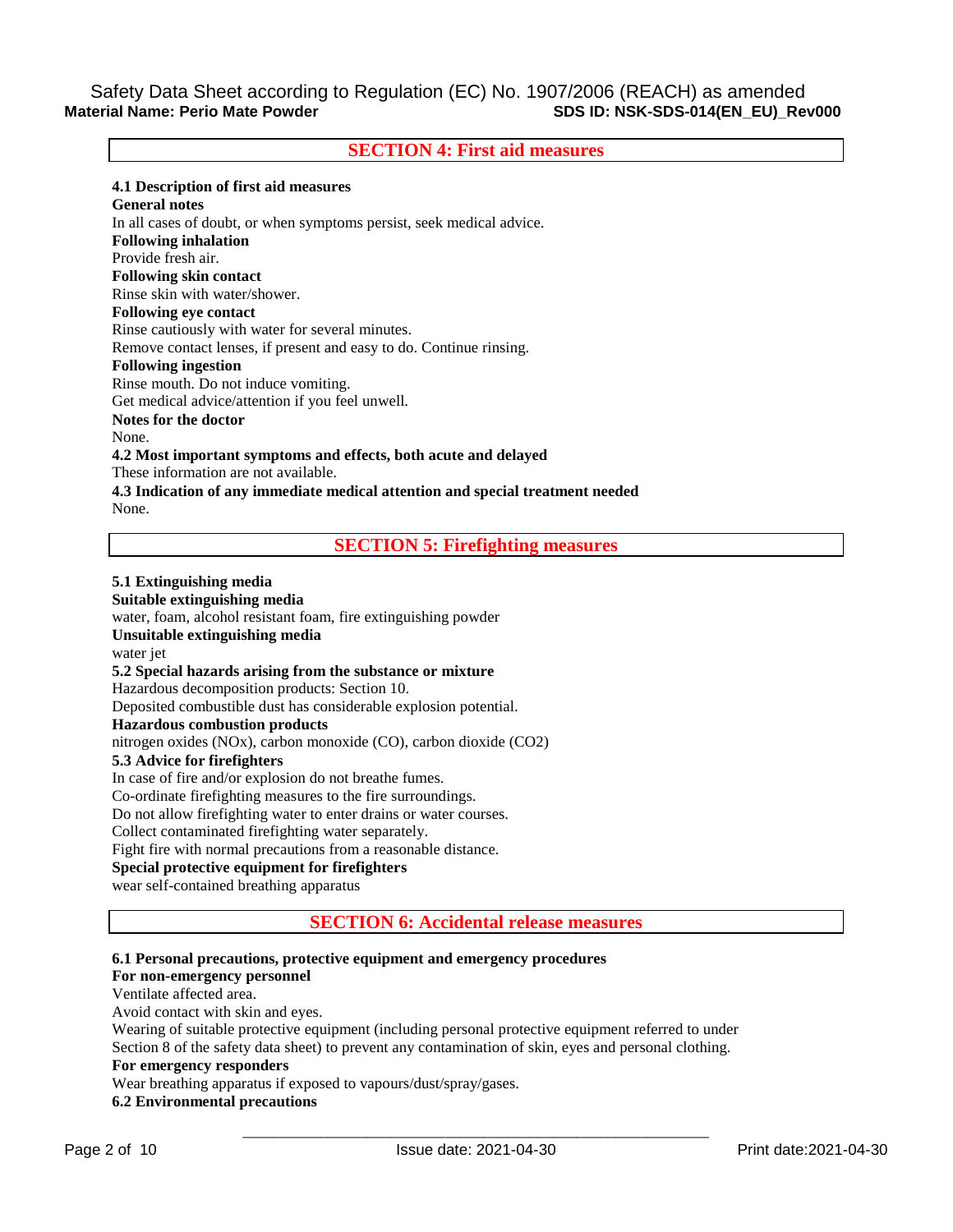# Safety Data Sheet according to Regulation (EC) No. 1907/2006 (REACH) as amended<br>Material Name: Perio Mate Powder<br>Regulation (EC) No. 1907/2006 (REACH) as amended **SDS ID: NSK-SDS-014(EN\_EU)\_Rev000**

Keep away from drains, surface and ground water. Retain contaminated washing water and dispose of it. **6.3 Methods and material for containment and cleaning up Advice on how to contain a spill** Take up mechanically. **Advice on how to clean up a spill** Take up mechanically. Collect spillage. **Other information relating to spills and releases** Place in appropriate containers for disposal. Ventilate affected area. **6.4 Reference to other sections** Hazardous combustion products: see section 5. Personal protective equipment: see section 8. Incompatible materials: see section 10.

Disposal considerations: see section 13.

## **SECTION 7: Handling and storage**

## **7.1 Precautions for safe handling** Avoid contact with skin and eyes. Do not breathe dust. **Measures to prevent fire as well as aerosol and dust generation** Use local and general ventilation. Keep away from sources of ignition - No smoking. **Specific notes/details** Dust deposits may accumulate on all deposition surfaces in a technical room. **Measures to protect the environment** Avoid release to the environment. **Advice on general occupational hygiene** Do not eat, drink and smoke in work areas. Wash hands after use. Preventive skin protection (barrier creams/ointments) is recommended. Remove contaminated clothing and protective equipment before entering eating areas. **7.2 Conditions for safe storage, including any incompatibilities Explosive atmospheres** Removal of dust deposits. **Flammability hazards** None. **Incompatible substances or mixtures** Incompatible materials: see section 10. Store away from oxidizing agents. **Protect against external exposure, such as** heat **Consideration of other advice** Keep away from food, drink and animal feeding stuffs. **Ventilation requirements** Provision of sufficient ventilation. **Specific designs for storage rooms or vessels** Keep container tightly closed and in a well-ventilated place. Keep cool. Protect from sunlight. **Packaging compatibilities** Keep only in original container.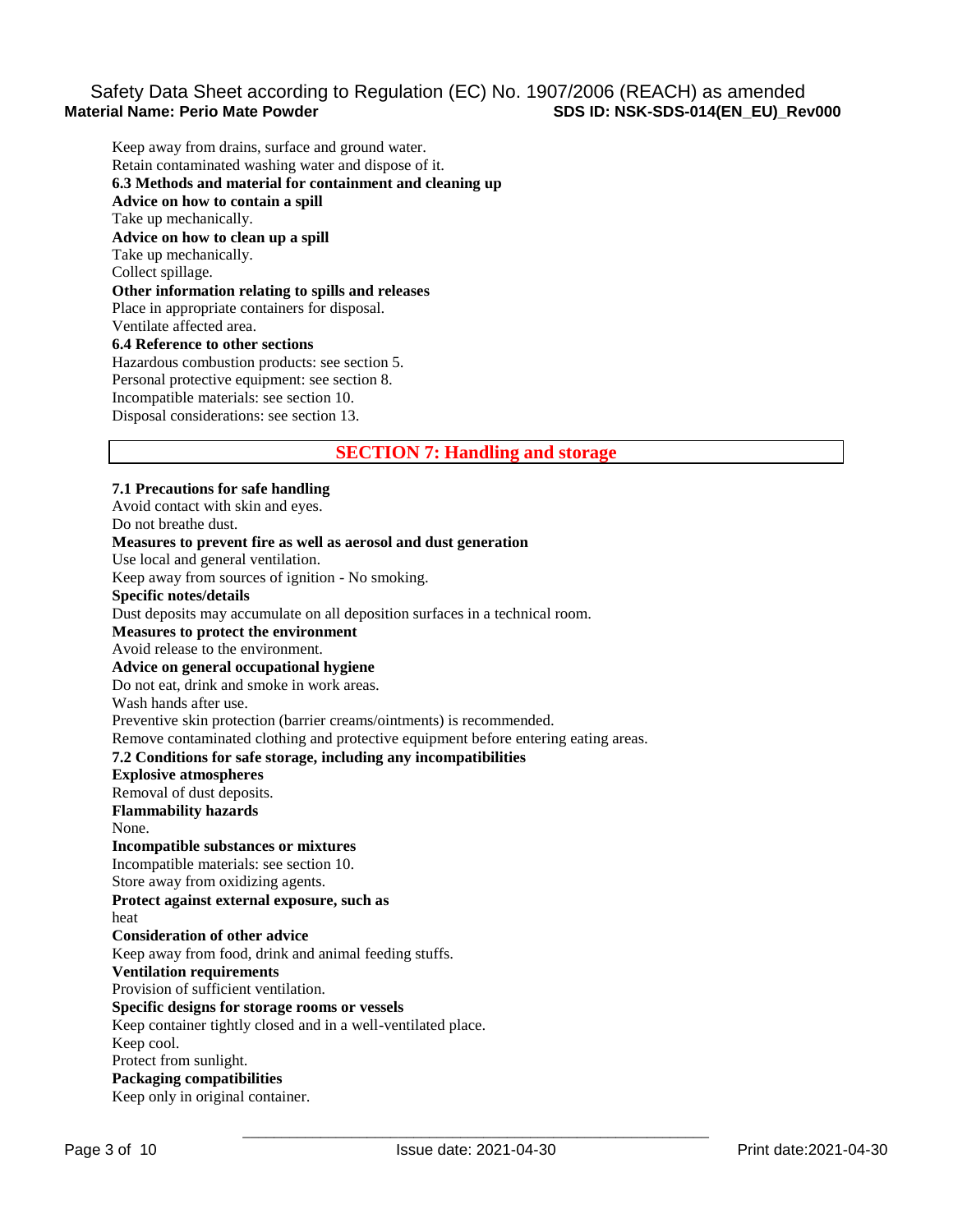# Safety Data Sheet according to Regulation (EC) No. 1907/2006 (REACH) as amended<br>Material Name: Perio Mate Powder<br>Regulation (EC) No. 1907/2006 (REACH) as amended **Material Name: Perio Mate Powder SDS ID: NSK-SDS-014(EN\_EU)\_Rev000**

**7.3 Specific end use(s)**

No information available.

**SECTION 8: Exposure controls/personal protection** 

**8.1 Control parameters** No data available. **8.2 Exposure controls Appropriate engineering controls** General ventilation. **Individual protection measures (personal protective equipment) Eye/face protection** Wear eye/face protection. **Hand protection**

## **Protective gloves**

| Material                            | <b>Material thickness</b> | <b>Breakthrough times of the glove</b><br>material |
|-------------------------------------|---------------------------|----------------------------------------------------|
| NBR: acrylonitrile-butadiene rubber | $> 0.11$ mm               | no information available                           |

#### Wear suitable gloves.

Chemical protection gloves are suitable, which are tested according to EN 374.

Check leak-tightness/impermeability prior to use.

In the case of wanting to use the gloves again, clean them before taking off and air them well.

For special purposes, it is recommended to check the resistance to chemicals of the protective gloves mentioned above together with the supplier of these gloves.

### **Respiratory protection**

In case of inadequate ventilation wear respiratory protection.

Particulate filter device (EN 143).

# **Environmental exposure controls**

Use appropriate container to avoid environmental contamination. Keep away from drains, surface and ground water.

### **SECTION 9: Physical and chemical properties**

#### **9.1 Information on basic physical and chemical properties**

| Appearance                              |                                                           |
|-----------------------------------------|-----------------------------------------------------------|
| Physical state                          | Solid                                                     |
| Form                                    | Powder, crystalline                                       |
| Colour                                  | White                                                     |
| Odour                                   | <b>Odourless</b>                                          |
| Odour threshold                         | These information are not available                       |
| Other safety parameters                 |                                                           |
| pH (value)                              | These information are not available                       |
| Melting point/freezing point            | $\sim$ 233 °C                                             |
| Initial boiling point and boiling range | These information are not available                       |
| Flash point                             | Not applicable                                            |
| Evaporation rate                        | These information are not available                       |
| Flammability (solid, gas)               | This material is combustible, but will not ignite readily |
| Explosion limits of dust clouds         | Not determined                                            |
| Vapour pressure                         | These information are not available                       |
| Density                                 | ~1.16 g/cm <sup>3</sup> at 20 °C                          |
| Vapour density                          | These information are not available                       |
| Relative density                        | These information are not available                       |
| Solubility(ies)                         |                                                           |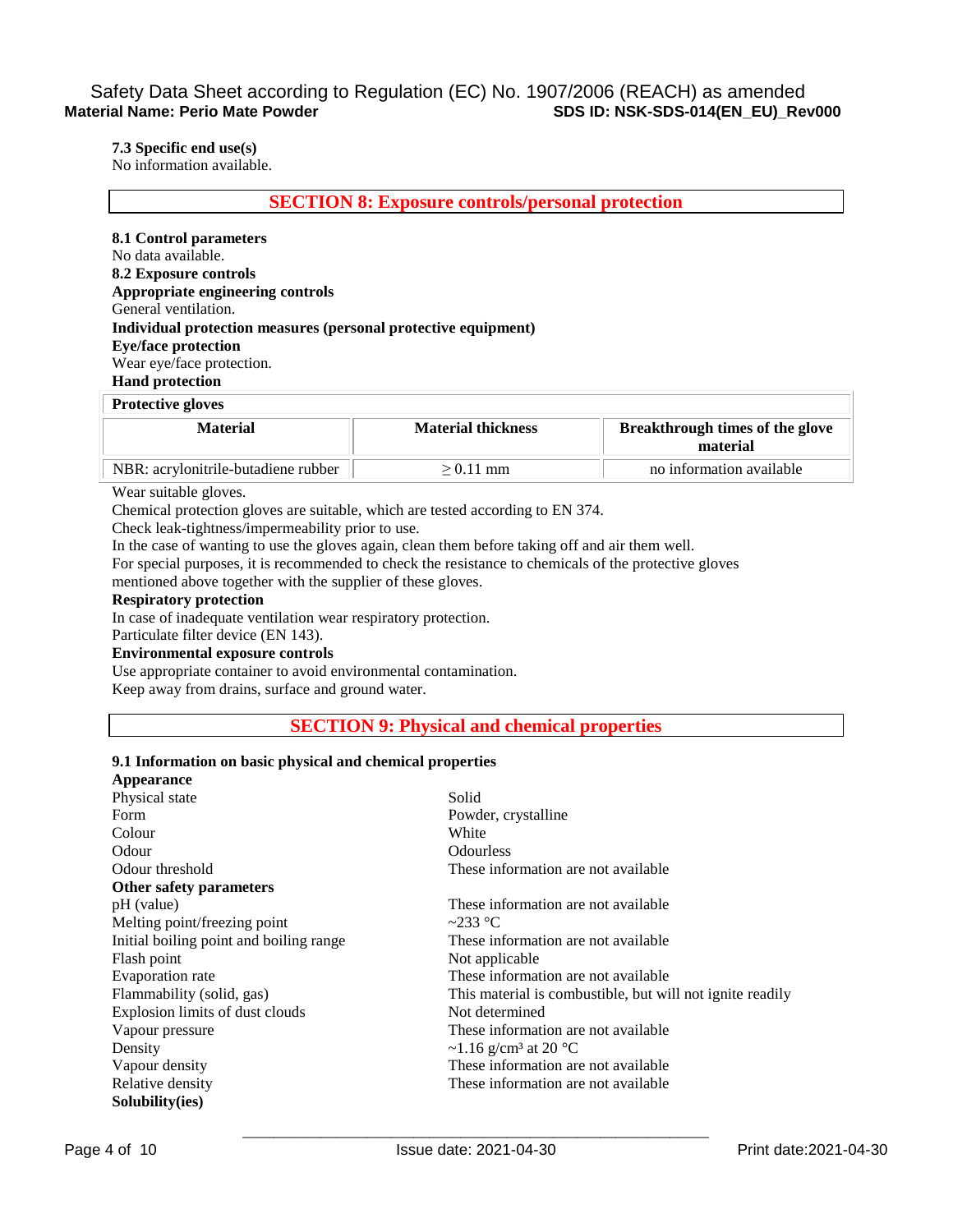# Safety Data Sheet according to Regulation (EC) No. 1907/2006 (REACH) as amended<br>Material Name: Perio Mate Powder<br>SDS ID: NSK-SDS-014(EN EU) Re **SDS ID: NSK-SDS-014(EN\_EU)\_Rev000**

| Water solubility                              | Soluble                              |
|-----------------------------------------------|--------------------------------------|
| <b>Partition coefficient</b>                  |                                      |
| n-octanol/water (log KOW)                     | These information are not available  |
| Auto-ignition temperature                     | Not relevant                         |
|                                               | (Solid matter)                       |
| Relative self-ignition temperature for solids | These information are not available  |
| Decomposition temperature                     | $\sim$ 280 °C                        |
| <b>Viscosity</b>                              |                                      |
| Kinematic viscosity                           | Not relevant                         |
|                                               | (Solid matter)                       |
| Dynamic viscosity                             | Not relevant                         |
|                                               | (Solid matter)                       |
| Explosive properties                          | Not explosive                        |
| Oxidising properties                          | Shall not be classified as oxidising |
| 9.2 Other information                         |                                      |
| None                                          |                                      |
|                                               |                                      |

# **SECTION 10: Stability and reactivity**

### **10.1 Reactivity**

This material is not reactive under normal ambient conditions.

### **10.2 Chemical stability**

The material is stable under normal ambient and anticipated storage and handling conditions of temperature and pressure.

### **10.3 Possibility of hazardous reactions**

No known hazardous reactions.

### **10.4 Conditions to avoid**

Keep away from heat, hot surfaces, sparks, open flames and other ignition sources. No smoking. The product in the delivered form is not dust explosion capable; the enrichment of fine dust however

#### leads to the danger of dust explosion. **10.5 Incompatible materials**

# oxidisers

#### **10.6 Hazardous decomposition products**

Reasonably anticipated hazardous decomposition products produced as a result of use, storage, spill and heating are not known.

Hazardous combustion products: see section 5.

**SECTION 11: Toxicological information** 

### **11.1 Information on toxicological effects**

### **Classification procedure**

If not otherwise specified the classification is based on:

Ingredients of the mixture (additivity formula).

# **Classification according to GHS (1272/2008/EC, CLP)**

This mixture does not meet the criteria for classification in accordance with Regulation No 1272/2008/

EC.

#### **Acute toxicity**

Test data are not available for the complete mixture.

| Acute toxicity of components of the mixture |               |                          |                 |                       |                |               |
|---------------------------------------------|---------------|--------------------------|-----------------|-----------------------|----------------|---------------|
| Name of substance                           | <b>CAS No</b> | <b>Exposure</b><br>route | <b>Endpoint</b> | Value                 | <b>Species</b> | <b>Source</b> |
| glycine                                     | $56-40-6$     | oral                     | LD50            | $7,930 \text{ mg/kg}$ | rat            | GESTIS        |

**Skin corrosion/irritation**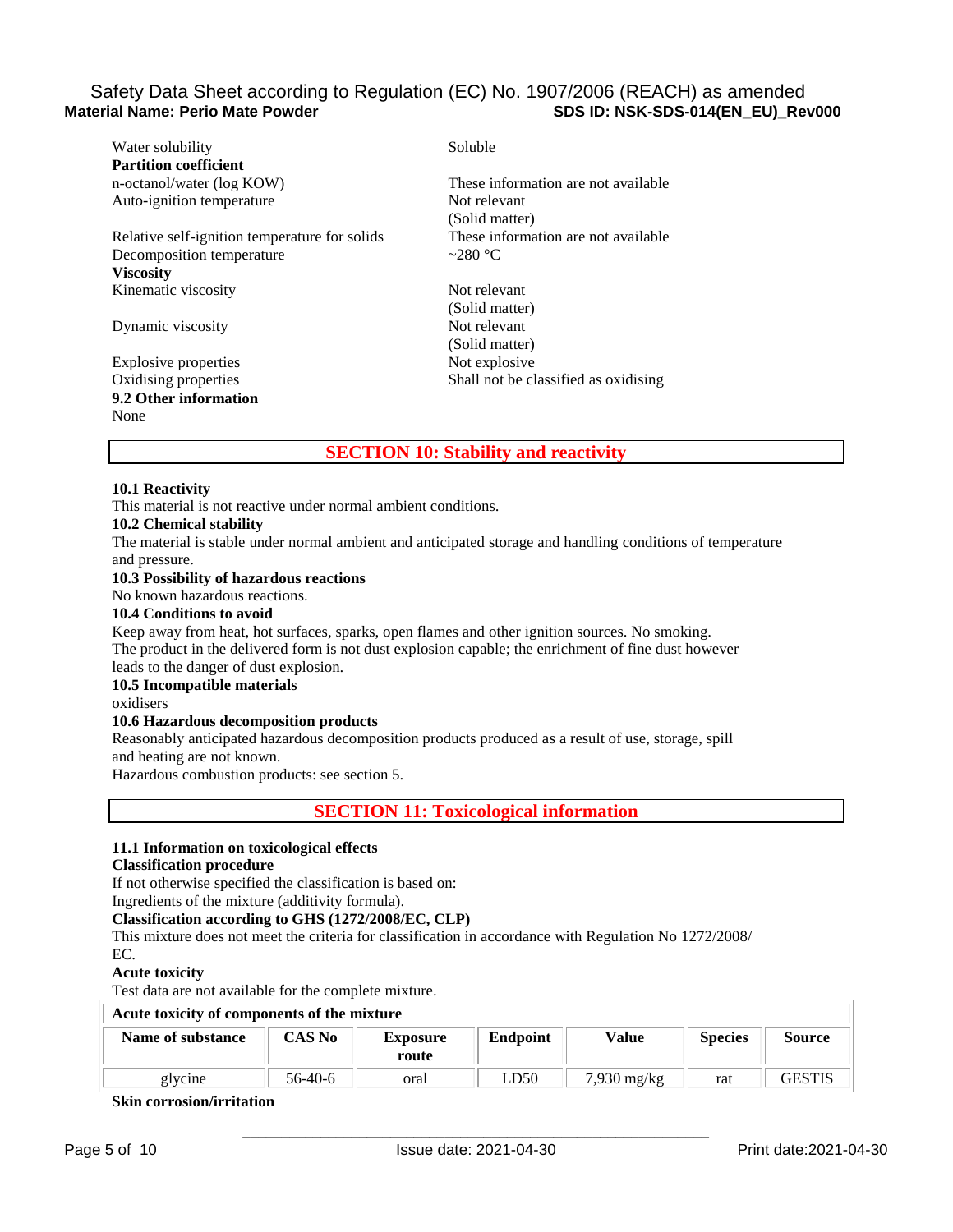# Safety Data Sheet according to Regulation (EC) No. 1907/2006 (REACH) as amended<br>Material Name: Perio Mate Powder<br>SDS ID: NSK-SDS-014(EN EU) Re **SDS ID: NSK-SDS-014(EN\_EU)\_Rev000**

Classification could not be established because: Data are lacking, inconclusive, or conclusive but not sufficient for classification. **Serious eye damage/eye irritation** Classification could not be established because: Data are lacking, inconclusive, or conclusive but not sufficient for classification. **Respiratory or skin sensitisation Skin sensitisation** Classification could not be established because: Data are lacking, inconclusive, or conclusive but not sufficient for classification. **Respiratory sensitisation** Classification could not be established because: Data are lacking, inconclusive, or conclusive but not sufficient for classification. **Germ cell mutagenicity** Classification could not be established because: Data are lacking, inconclusive, or conclusive but not sufficient for classification. **Carcinogenicity** Classification could not be established because: Data are lacking, inconclusive, or conclusive but not sufficient for classification. **Reproductive toxicity** Classification could not be established because: Data are lacking, inconclusive, or conclusive but not sufficient for classification. **Specific target organ toxicity - single exposure** Classification could not be established because: Data are lacking, inconclusive, or conclusive but not sufficient for classification. **Specific target organ toxicity - repeated exposure** Classification could not be established because: Data are lacking, inconclusive, or conclusive but not sufficient for classification. **Aspiration hazard**

Shall not be classified as presenting an aspiration hazard.

# **SECTION 12: Ecological information**

### **12.1 Toxicity**

**Aquatic toxicity (acute)** Test data are not available for the complete mixture. **Aquatic toxicity (acute) of components of the mixture**

| Aquatic toxicity (acute) of components of the mixture |               |                 |                |                                                   |                                 |               |                         |
|-------------------------------------------------------|---------------|-----------------|----------------|---------------------------------------------------|---------------------------------|---------------|-------------------------|
| Name of<br>substance                                  | <b>CAS No</b> | <b>Endpoint</b> | Value          | <b>Species</b>                                    | <b>Method</b>                   | <b>Source</b> | <b>Exposure</b><br>time |
| glycine                                               | $56-40-6$     | LC50            | >1,000<br>mg/1 | japanese ricefish/<br>medaka<br>(Oryzias latipes) | <b>OECD</b><br>Guideline<br>203 | <b>ECHA</b>   | 96 h                    |
| glycine                                               | $56-40-6$     | EC50            | >220<br>mg/1   | daphnia magna                                     | <b>OECD</b><br>Guideline<br>202 | <b>ECHA</b>   | 48 h                    |
| glycine                                               | $56-40-6$     | EC50            | >1,000<br>mg/1 | algae<br>(pseudokirchneriella<br>subcapitata)     | <b>OECD</b><br>Guideline<br>201 | <b>ECHA</b>   | 72 h                    |

#### **Aquatic toxicity (chronic)**

Test data are not available for the complete mixture.

**Aquatic toxicity (chronic) of components of the mixture**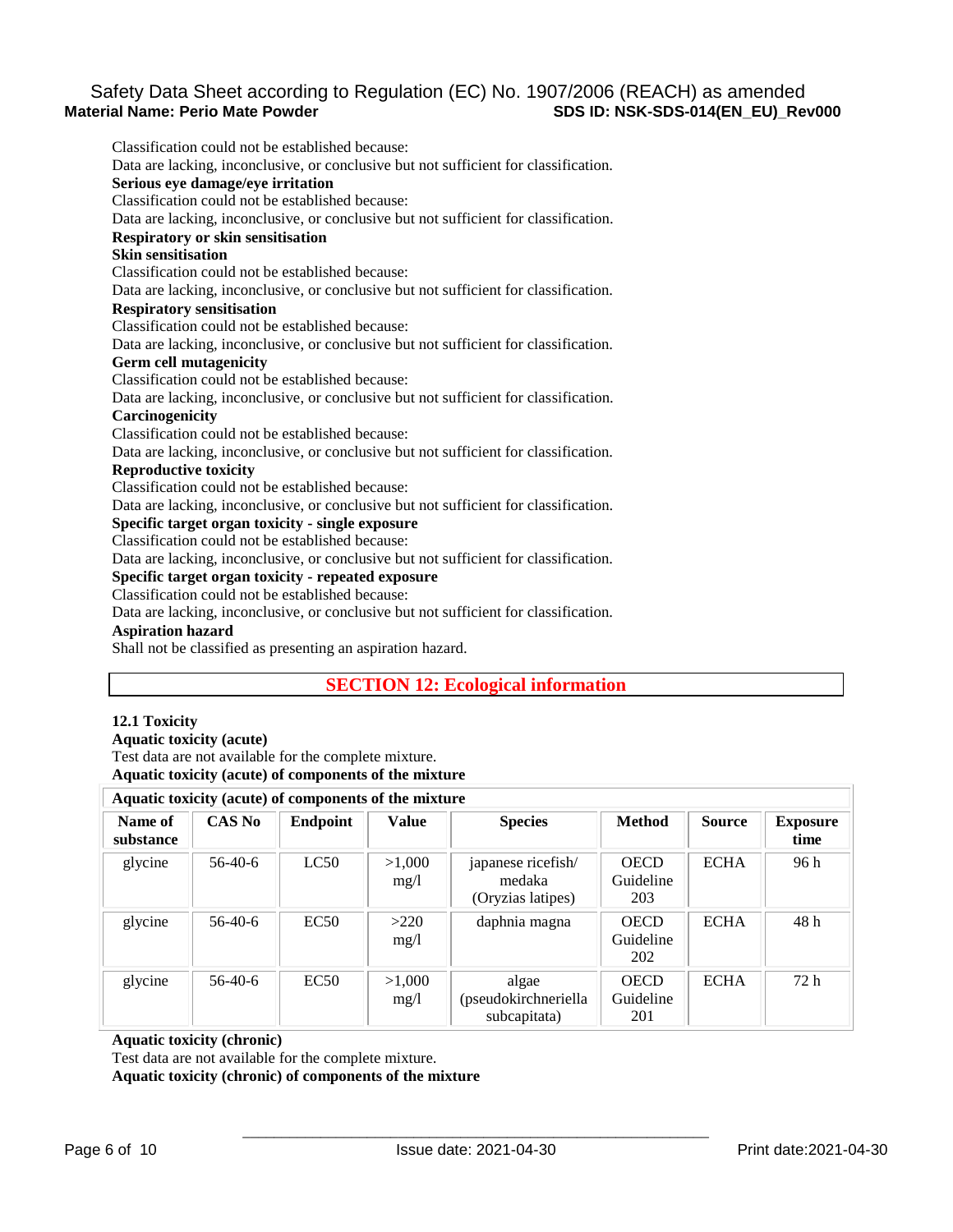# Safety Data Sheet according to Regulation (EC) No. 1907/2006 (REACH) as amended<br>Material Name: Perio Mate Powder<br>SDS ID: NSK-SDS-014(EN EU) Re **SDS ID: NSK-SDS-014(EN\_EU)\_Rev000**

|                      |               | Aquatic toxicity (chronic) of components of the mixture |                      |                                               |                                   |               |                         |
|----------------------|---------------|---------------------------------------------------------|----------------------|-----------------------------------------------|-----------------------------------|---------------|-------------------------|
| Name of<br>substance | <b>CAS No</b> | <b>Endpoint</b>                                         | <b>Value</b>         | <b>Species</b>                                | <b>Method</b>                     | <b>Source</b> | <b>Exposure</b><br>time |
| glycine              | $56-40-6$     | <b>NOEC</b>                                             | $\geq 1,000$<br>mg/1 | algae<br>(pseudokirchneriella<br>subcapitata) | <b>OECD</b><br>Guideline<br>201   | <b>ECHA</b>   | 72h                     |
| glycine              | $56-40-6$     | <b>NOEC</b>                                             | $\geq 100$<br>mg/1   | microorganisms                                | <b>OECD</b><br>Guideline<br>301 C | <b>ECHA</b>   | 14d                     |

#### **12.2 Persistence and degradability Degradability of components of the mixture**

### **Degradability of components of the mixture**

| Name of<br>substance | <b>CAS No</b> | <b>Process</b>   | <b>Degradation</b><br>rate | Time | <b>Method</b>                 | <b>Source</b> |
|----------------------|---------------|------------------|----------------------------|------|-------------------------------|---------------|
| glycine              | $56-40-6$     | oxygen depletion | $76 - 82%$                 | 14 d | <b>OECD</b><br>Guideline 301C | <b>ECHA</b>   |

### **Biodegradation**

No data available.

**Persistence**

No data available.

### **12.3 Bioaccumulative potential**

Test data are not available for the complete mixture.

**Bioaccumulative potential of components of the mixture**

### **Bioaccumulative potential of components of the mixture**

| Name of substance |  | BCF    | ОW<br>$\log K$<br>۰. |  |
|-------------------|--|--------|----------------------|--|
| 5.                |  | $\sim$ | -<br>.               |  |

### **12.4 Mobility in soil**

No data available.

### **12.5 Results of PBT and vPvB assessment**

This mixture does not contain any substances that are assessed to be a PBT or a vPvB.

#### **12.6 Other adverse effects**

Data are not available.

#### **Remarks**

Wassergefährdungsklasse, WGK (water hazard class): 1

**SECTION 13: Disposal considerations** 

## **13.1 Waste treatment methods**

Dispose of contents/container in accordance with local/regional/national/international regulations.

### **Sewage disposal-relevant information**

Do not empty into drains.

## **Waste treatment of containers/packagings**

Completely emptied packages can be recycled.

Handle contaminated packages in the same way as the substance itself.

### **Remarks**

Please consider the relevant national or regional provisions.

**SECTION 14: Transport information** 

**14.1 UN number** Not subject to transport regulations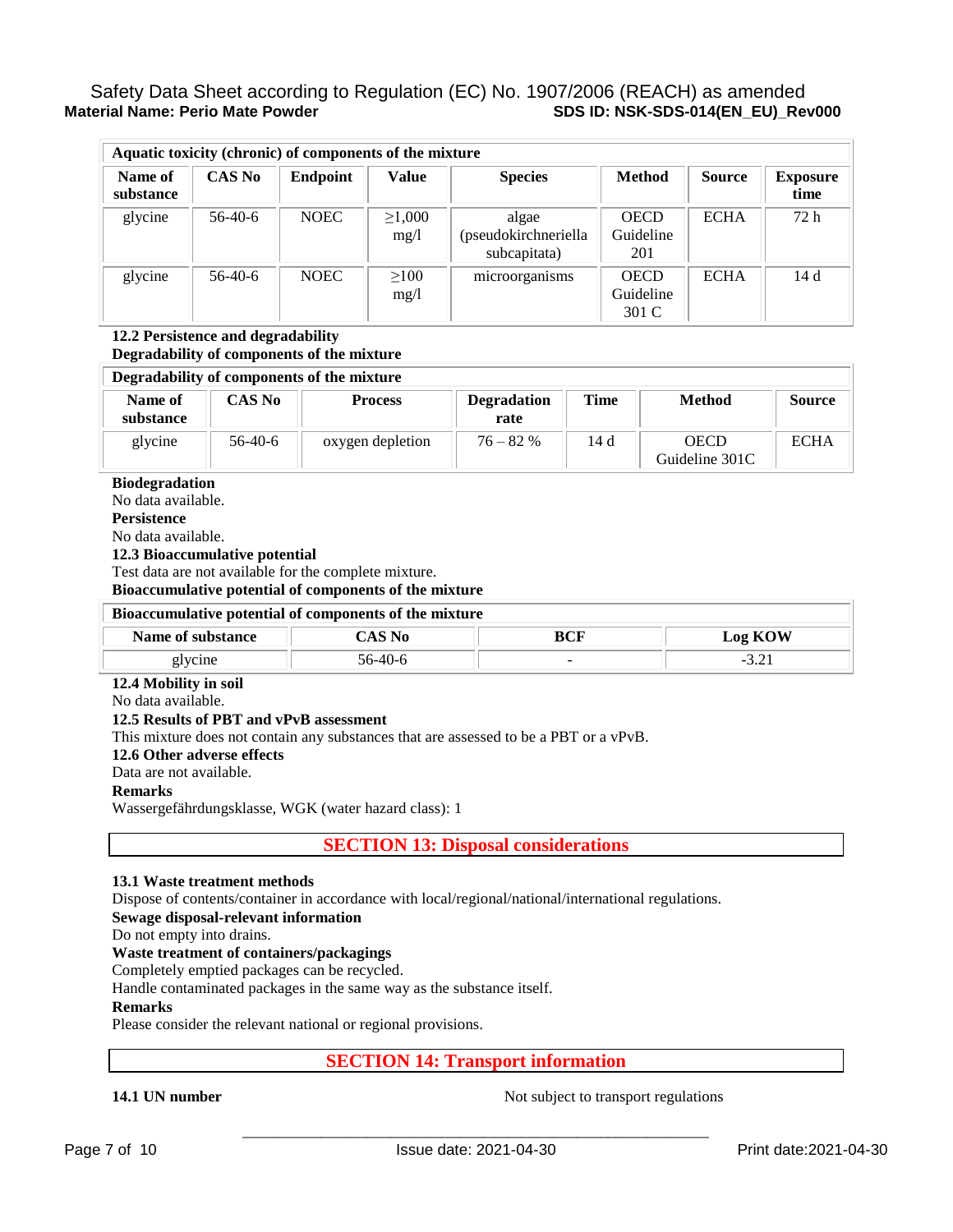# Safety Data Sheet according to Regulation (EC) No. 1907/2006 (REACH) as amended<br>Material Name: Perio Mate Powder<br>Regulation (EC) No. 1907/2006 (REACH) as amended **SDS ID: NSK-SDS-014(EN\_EU)\_Rev000**

| 14.2 UN proper shipping name                    |  |
|-------------------------------------------------|--|
| 14.3 Transport hazard class(es)                 |  |
| 14.4 Packing group                              |  |
| <b>14.5 Environmental hazards</b>               |  |
| 14.6 Special precautions for user               |  |
| 14.7 Transport in bulk according to Annex II of |  |
| <b>MARPOL</b> and the IBC Code                  |  |

### **SECTION 15: Regulatory information**

**15.1 Safety, health and environmental regulations/legislation specific for the substance or mixture**

**Relevant provisions of the European Union (EU)**

**Restrictions according to REACH, Annex XVII**

None of the ingredients are listed.

**List of substances subject to authorisation (REACH, Annex XIV) / SVHC - candidate list**

None of the ingredients are listed.

**Seveso Directive**

Not assigned.

**Directive 2011/65/EU on the restriction of the use of certain hazardous substances in electrical and electronic equipment (RoHS) - Annex II**

None of the ingredients are listed.

**Regulation 166/2006/EC concerning the establishment of a European Pollutant Release and Transfer Register (PRTR)**

None of the ingredients are listed.

# **Water Framework Directive (WFD)**

Not all ingredients are listed.

### **List of pollutants (WFD)**

| $List$ of politicality ( $VID$ ) |                                                                                              |               |           |                |
|----------------------------------|----------------------------------------------------------------------------------------------|---------------|-----------|----------------|
| Name of substance                | Name acc. to inventory                                                                       | <b>CAS No</b> | Listed in | <b>Remarks</b> |
| glycine                          | Substances which contribute to<br>eutrophication (in particular, nitrates<br>and phosphates) |               | A.        |                |
| glycine                          | Biocides and plant protection<br>products                                                    |               | A)        |                |

**Legend**

A) Indicative list of the main pollutants

**Regulation 98/2013/EU on the marketing and use of explosives precursors**

None of the ingredients are listed.

**Regulation 1005/2009/EC on substances that deplete the ozone layer (ODS)**

None of the ingredients are listed.

**Regulation 649/2012/EU concerning the export and import of hazardous chemicals (PIC)**

None of the ingredients are listed.

**15.2 Chemical Safety Assessment**

No Chemical Safety Assessment has been carried out for this mixture by the supplier.

# **SECTION 16: Other information**

#### **Abbreviations and acronyms**

# **Abbreviations and acronyms**

| Abbr.      | <b>Descriptions of used abbreviations</b>                                                     |
|------------|-----------------------------------------------------------------------------------------------|
| <b>ADN</b> | Accord européen relatif au transport international des marchandises dangereuses par voies de  |
|            | navigation intérieures (European Agreement concerning the International Carriage of Dangerous |
|            | Goods by Inland Waterways)                                                                    |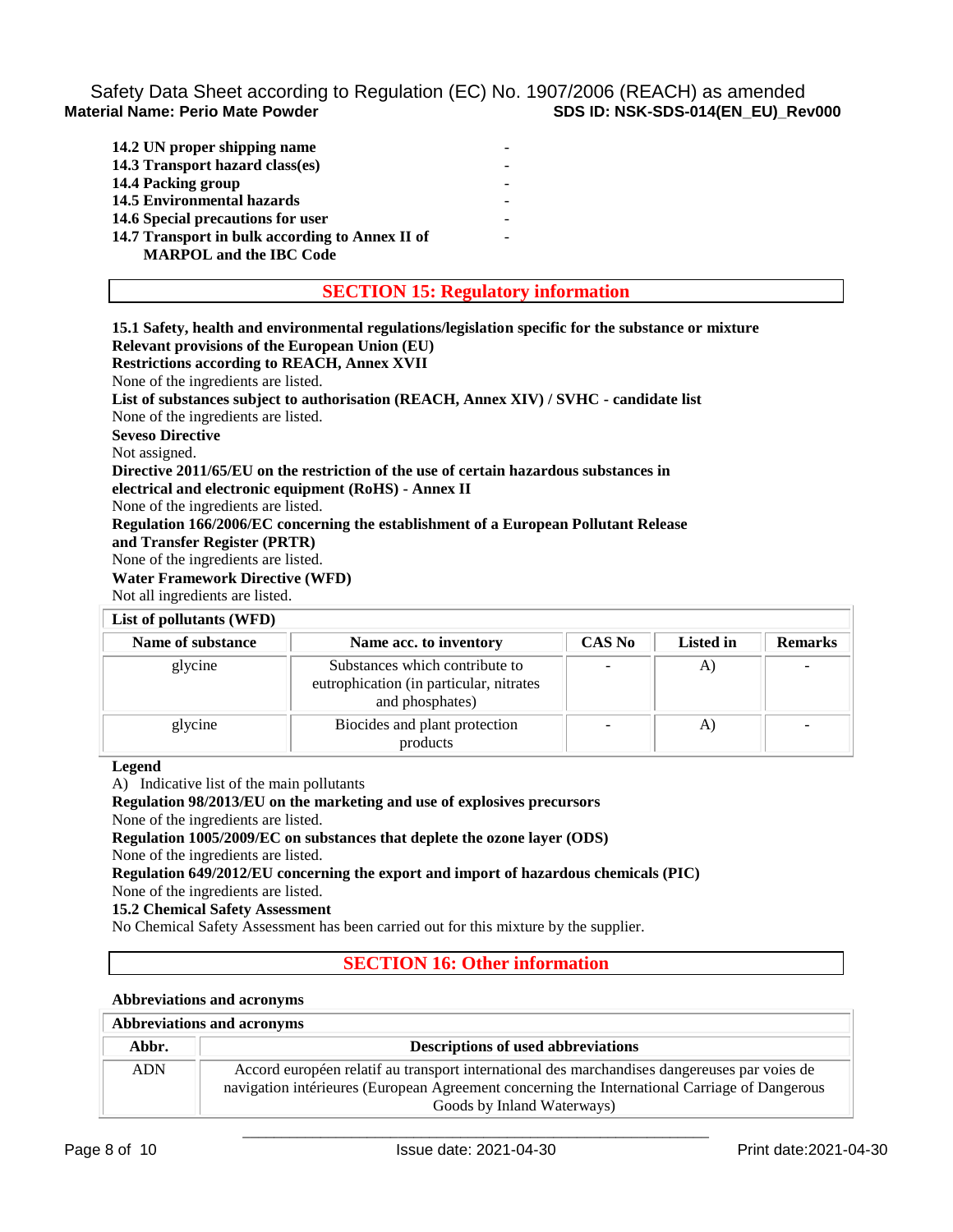# Safety Data Sheet according to Regulation (EC) No. 1907/2006 (REACH) as amended<br>Material Name: Perio Mate Powder<br>Reverthe Capacition (EC) No. 1907/2006 (REACH) as amended<br>Reverthe Powder **Material Name: Perio Mate Powder SDS ID: NSK-SDS-014(EN\_EU)\_Rev000**

| <b>Abbreviations and acronyms</b> |                                                                                                                                                                                      |
|-----------------------------------|--------------------------------------------------------------------------------------------------------------------------------------------------------------------------------------|
| Abbr.                             | <b>Descriptions of used abbreviations</b>                                                                                                                                            |
| <b>ADR</b>                        | Accord européen relatif au transport international des marchandises dangereuses par route<br>(European Agreement concerning the International Carriage of Dangerous Goods by Road)   |
| <b>BCF</b>                        | <b>Bioconcentration</b> factor                                                                                                                                                       |
| CAS                               | Chemical Abstracts Service (service that maintains the most comprehensive list of chemical<br>substances)                                                                            |
| <b>CLP</b>                        | Regulation (EC) No 1272/2008 on classification, labelling and packaging of substances and mixtures                                                                                   |
| <b>DGR</b>                        | Dangerous Goods Regulations (see IATA/DGR)                                                                                                                                           |
| EC <sub>50</sub>                  | Effective Concentration 50 %. The EC50 corresponds to the concentration of a tested substance<br>causing 50 % changes in response (e.g. on growth) during a specified time interval  |
| EC No                             | The EC Inventory (EINECS, ELINCS and the NLP-list) is the source for the seven-digit EC number,<br>an identifier of substances commercially available within the EU (European Union) |
| <b>EINECS</b>                     | European Inventory of Existing Commercial Chemical Substances                                                                                                                        |
| <b>ELINCS</b>                     | European List of Notified Chemical Substances                                                                                                                                        |
| <b>GHS</b>                        | "Globally Harmonized System of Classification and Labelling of Chemicals" developed by the<br><b>United Nations</b>                                                                  |
| <b>IATA</b>                       | <b>International Air Transport Association</b>                                                                                                                                       |
| <b>IATA/DGR</b>                   | Dangerous Goods Regulations (DGR) for the air transport (IATA)                                                                                                                       |
| <b>IMDG</b>                       | <b>International Maritime Dangerous Goods Code</b>                                                                                                                                   |
| index No                          | The Index number is the identification code given to the substance in Part 3 of Annex VI to<br>Regulation (EC) No 1272/2008                                                          |
| LC50                              | Lethal Concentration 50%: the LC50 corresponds to the concentration of a tested substance causing<br>50 % lethality during a specified time interval                                 |
| LD50                              | Lethal Dose 50 %: the LD50 corresponds to the dose of a tested substance causing 50 % lethality<br>during a specified time interval                                                  |
| log KOW                           | n-Octanol/water                                                                                                                                                                      |
| <b>MARPOL</b>                     | International Convention for the Prevention of Pollution from Ships (abbr. of "Marine Pollutant")                                                                                    |
| <b>NLP</b>                        | No-Longer Polymer                                                                                                                                                                    |
| <b>NOEC</b>                       | No Observed Effect Concentration                                                                                                                                                     |
| <b>PBT</b>                        | Persistent, Bioaccumulative and Toxic                                                                                                                                                |
| <b>REACH</b>                      | Registration, Evaluation, Authorisation and Restriction of Chemicals                                                                                                                 |
| <b>RID</b>                        | Règlement concernant le transport International ferroviaire des marchandises Dangereuses<br>(Regulations concerning the International carriage of Dangerous goods by Rail)           |
| <b>SVHC</b>                       | Substance of Very High Concern                                                                                                                                                       |
| vPvB                              | Very Persistent and very Bioaccumulative                                                                                                                                             |

**Key literature references and sources for data**

Regulation (EC) No 1272/2008 on classification, labelling and packaging of substances and mixtures.

Regulation (EC) No. 1907/2006 (REACH), amended by 2015/830/EU.

Transport of dangerous goods by road, rail and inland waterway (ADR/RID/ADN).

International Maritime Dangerous Goods Code (IMDG).

Dangerous Goods Regulations (DGR) for the air transport (IATA).

## **Classification procedure**

Physical and chemical properties.

Health hazards.

Environmental hazards.